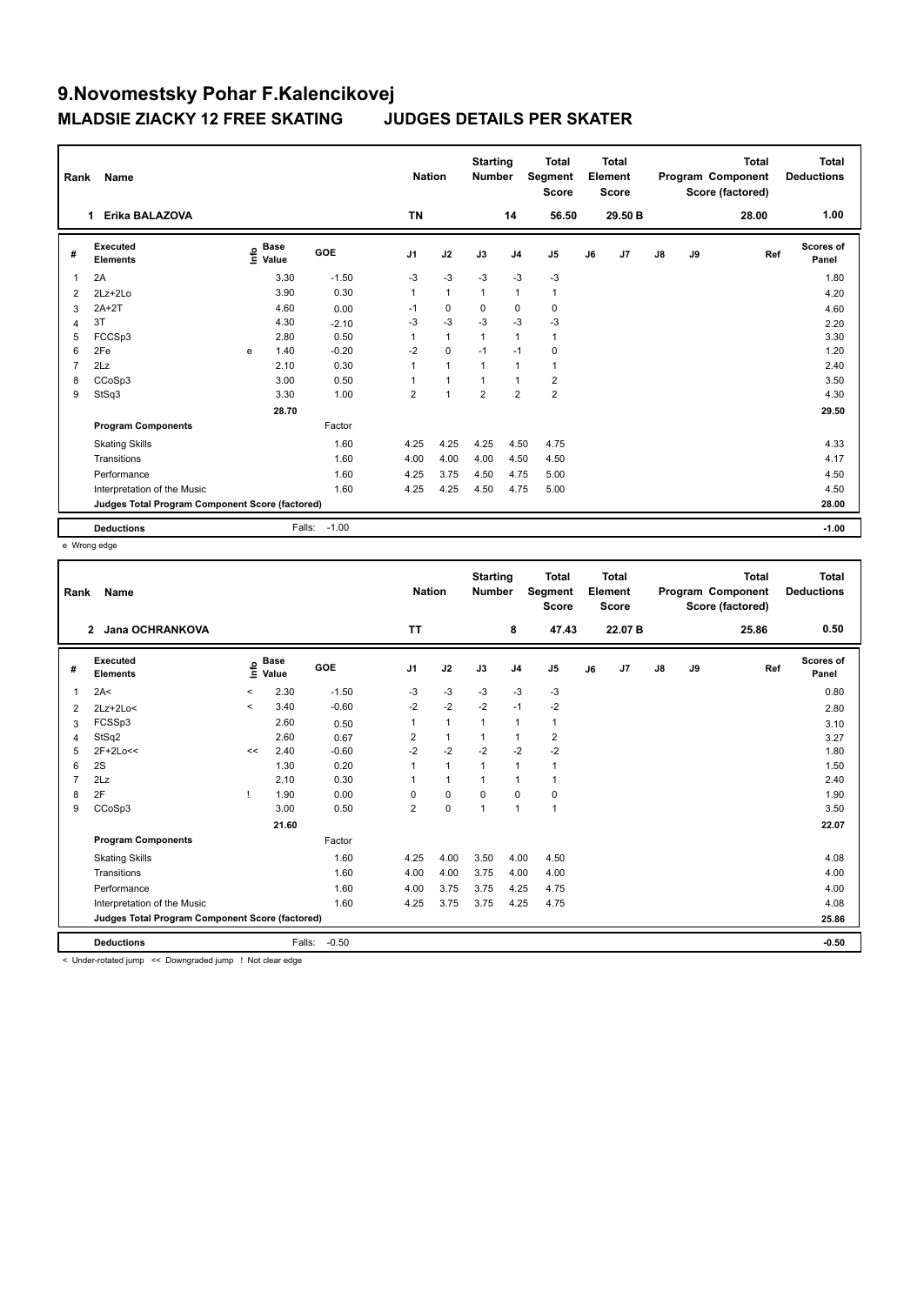| Rank           | Name                                            |                                           |       |         | <b>Nation</b>  |              | <b>Starting</b><br><b>Number</b> |                | Total<br>Segment<br><b>Score</b> |    | <b>Total</b><br>Element<br><b>Score</b> |    |    | <b>Total</b><br>Program Component<br>Score (factored) | <b>Total</b><br><b>Deductions</b> |
|----------------|-------------------------------------------------|-------------------------------------------|-------|---------|----------------|--------------|----------------------------------|----------------|----------------------------------|----|-----------------------------------------|----|----|-------------------------------------------------------|-----------------------------------|
|                | 3 Anna SIMOVA                                   |                                           |       |         | <b>NMV</b>     |              |                                  | $\mathbf 2$    | 45.84                            |    | 22.63                                   |    |    | 23.21                                                 | 0.00                              |
| #              | <b>Executed</b><br><b>Elements</b>              | $\frac{e}{E}$ Base<br>$\frac{e}{E}$ Value |       | GOE     | J <sub>1</sub> | J2           | J3                               | J4             | J <sub>5</sub>                   | J6 | J7                                      | J8 | J9 | Ref                                                   | Scores of<br>Panel                |
| 1              | 2Lz+1Lo                                         |                                           | 2.60  | 0.30    | $\mathbf{1}$   | 0            | $\mathbf{1}$                     | 1              | $\overline{1}$                   |    |                                         |    |    |                                                       | 2.90                              |
| $\overline{2}$ | $2F+2Lo$                                        |                                           | 3.70  | 0.20    | $\mathbf 0$    | $\mathbf{1}$ | 0                                | 1              | $\overline{1}$                   |    |                                         |    |    |                                                       | 3.90                              |
| 3              | FCCS <sub>p2</sub>                              |                                           | 2.30  | 0.00    | $\mathbf 0$    | $\Omega$     | $\mathbf{1}$                     | $\Omega$       | $\mathbf 0$                      |    |                                         |    |    |                                                       | 2.30                              |
| $\overline{4}$ | StSq2                                           |                                           | 2.60  | 0.50    | $\mathbf{1}$   | $\mathbf{1}$ | $\mathbf{1}$                     | 1              | $\overline{1}$                   |    |                                         |    |    |                                                       | 3.10                              |
| 5              | 2Lz                                             |                                           | 2.10  | 0.30    | $\mathbf{1}$   | $\mathbf{1}$ | $\mathbf{1}$                     | $\mathbf{1}$   | $\mathbf{1}$                     |    |                                         |    |    |                                                       | 2.40                              |
| 6              | 1A                                              |                                           | 1.10  | 0.13    | $\mathbf 0$    | 0            | $\mathbf{1}$                     | $\overline{1}$ | $\overline{1}$                   |    |                                         |    |    |                                                       | 1.23                              |
| $\overline{7}$ | 2F                                              |                                           | 1.90  | 0.30    | $\mathbf{1}$   | $\mathbf{1}$ | $\mathbf{1}$                     | 0              | $\overline{1}$                   |    |                                         |    |    |                                                       | 2.20                              |
| 8              | 2S                                              |                                           | 1.30  | 0.13    | $\Omega$       | 0            | $\mathbf{1}$                     | 1              | $\overline{1}$                   |    |                                         |    |    |                                                       | 1.43                              |
| 9              | CCoSp3                                          |                                           | 3.00  | 0.17    | $\mathbf{1}$   | 0            | $\mathbf{1}$                     | 0              | $-1$                             |    |                                         |    |    |                                                       | 3.17                              |
|                |                                                 |                                           | 20.60 |         |                |              |                                  |                |                                  |    |                                         |    |    |                                                       | 22.63                             |
|                | <b>Program Components</b>                       |                                           |       | Factor  |                |              |                                  |                |                                  |    |                                         |    |    |                                                       |                                   |
|                | <b>Skating Skills</b>                           |                                           |       | 1.60    | 3.75           | 3.75         | 3.75                             | 3.50           | 3.50                             |    |                                         |    |    |                                                       | 3.67                              |
|                | Transitions                                     |                                           |       | 1.60    | 3.50           | 3.50         | 3.50                             | 3.25           | 3.25                             |    |                                         |    |    |                                                       | 3.42                              |
|                | Performance                                     |                                           |       | 1.60    | 3.75           | 3.25         | 3.75                             | 3.50           | 3.75                             |    |                                         |    |    |                                                       | 3.67                              |
|                | Interpretation of the Music                     |                                           |       | 1.60    | 4.00           | 3.50         | 3.75                             | 3.75           | 3.75                             |    |                                         |    |    |                                                       | 3.75                              |
|                | Judges Total Program Component Score (factored) |                                           |       |         |                |              |                                  |                |                                  |    |                                         |    |    |                                                       | 23.21                             |
|                |                                                 |                                           |       |         |                |              |                                  |                |                                  |    |                                         |    |    |                                                       |                                   |
|                | <b>Deductions</b>                               |                                           |       |         |                |              |                                  |                |                                  |    |                                         |    |    |                                                       | 0.00                              |
| Rank           | Name                                            |                                           |       |         | <b>Nation</b>  |              | <b>Starting</b><br><b>Number</b> |                | <b>Total</b><br>Segment          |    | <b>Total</b><br>Element                 |    |    | <b>Total</b><br>Program Component                     | <b>Total</b><br><b>Deductions</b> |
|                |                                                 |                                           |       |         |                |              |                                  |                | <b>Score</b>                     |    | <b>Score</b>                            |    |    | Score (factored)                                      |                                   |
|                | 4 Tereza FUCHSOVA                               |                                           |       |         | ZAF            |              |                                  | 6              | 43.54                            |    | 22.33                                   |    |    | 21.21                                                 | 0.00                              |
| #              | <b>Executed</b><br><b>Elements</b>              | <b>Base</b><br>lnfo<br>Value              |       | GOE     | J <sub>1</sub> | J2           | J3                               | J <sub>4</sub> | J <sub>5</sub>                   | J6 | J7                                      | J8 | J9 | Ref                                                   | Scores of<br>Panel                |
| 1              | $2Lz+2T$                                        |                                           | 3.40  | 0.30    | $\mathbf{1}$   | $\mathbf{1}$ | $\mathbf{1}$                     | 1              | $\mathbf{1}$                     |    |                                         |    |    |                                                       | 3.70                              |
| $\overline{2}$ | $2F+2Lo$                                        | ı                                         | 3.70  | 0.00    | $\mathbf 0$    | $-1$         | 0                                | 0              | $\pmb{0}$                        |    |                                         |    |    |                                                       | 3.70                              |
| 3              | 2Lz                                             |                                           | 2.10  | 0.10    | $\mathbf 0$    | $\mathbf{1}$ | $\mathbf{1}$                     | 0              | $\pmb{0}$                        |    |                                         |    |    |                                                       | 2.20                              |
| $\overline{4}$ | CCoSp3                                          |                                           | 3.00  | 0.50    | $\mathbf{1}$   | $\mathbf{1}$ | $\mathbf{1}$                     | 1              | $\mathbf{1}$                     |    |                                         |    |    |                                                       | 3.50                              |
| 5              | StSq1                                           |                                           | 1.80  | 0.00    | $\mathbf{1}$   | 0            | 0                                | $\mathbf 0$    | $\mathbf 0$                      |    |                                         |    |    |                                                       | 1.80                              |
| 6              | 2F                                              | 1                                         | 1.90  | 0.00    | $\mathbf 0$    | $\Omega$     | $\mathbf 0$                      | 0              | $\pmb{0}$                        |    |                                         |    |    |                                                       | 1.90                              |
| $\overline{7}$ | FCSSp3                                          |                                           | 2.60  | 0.50    | $\mathbf 0$    | $\mathbf{1}$ | $\mathbf{1}$                     | $\mathbf{1}$   | $\mathbf{1}$                     |    |                                         |    |    |                                                       | 3.10                              |
| 8              | 2A<<                                            | <<                                        | 1.10  | $-0.47$ | -3             | $-2$         | $-2$                             | $-2$           | $-3$                             |    |                                         |    |    |                                                       | 0.63                              |
| 9              | 2Lo                                             |                                           | 1.80  | 0.00    | $\Omega$       | $\mathbf 0$  | 0                                | 0              | $\overline{1}$                   |    |                                         |    |    |                                                       | 1.80                              |
|                |                                                 |                                           | 21.40 |         |                |              |                                  |                |                                  |    |                                         |    |    |                                                       | 22.33                             |

Skating Skills 3.25 3.25 3.25 3.25 3.00 1.60 3.25

Transitions 1.60 3.00 3.25 3.25 3.25 2.75 3.17

Factor

Performance 2.1.60 3.50 3.25 3.50 3.25 3.50 3.25 3.42 Interpretation of the Music 1.60 3.25 3.50 3.50 3.50 3.00 **Judges Total Program Component Score (factored) 21.21**

**Program Components** 

**Deductions 0.00**

<< Downgraded jump ! Not clear edge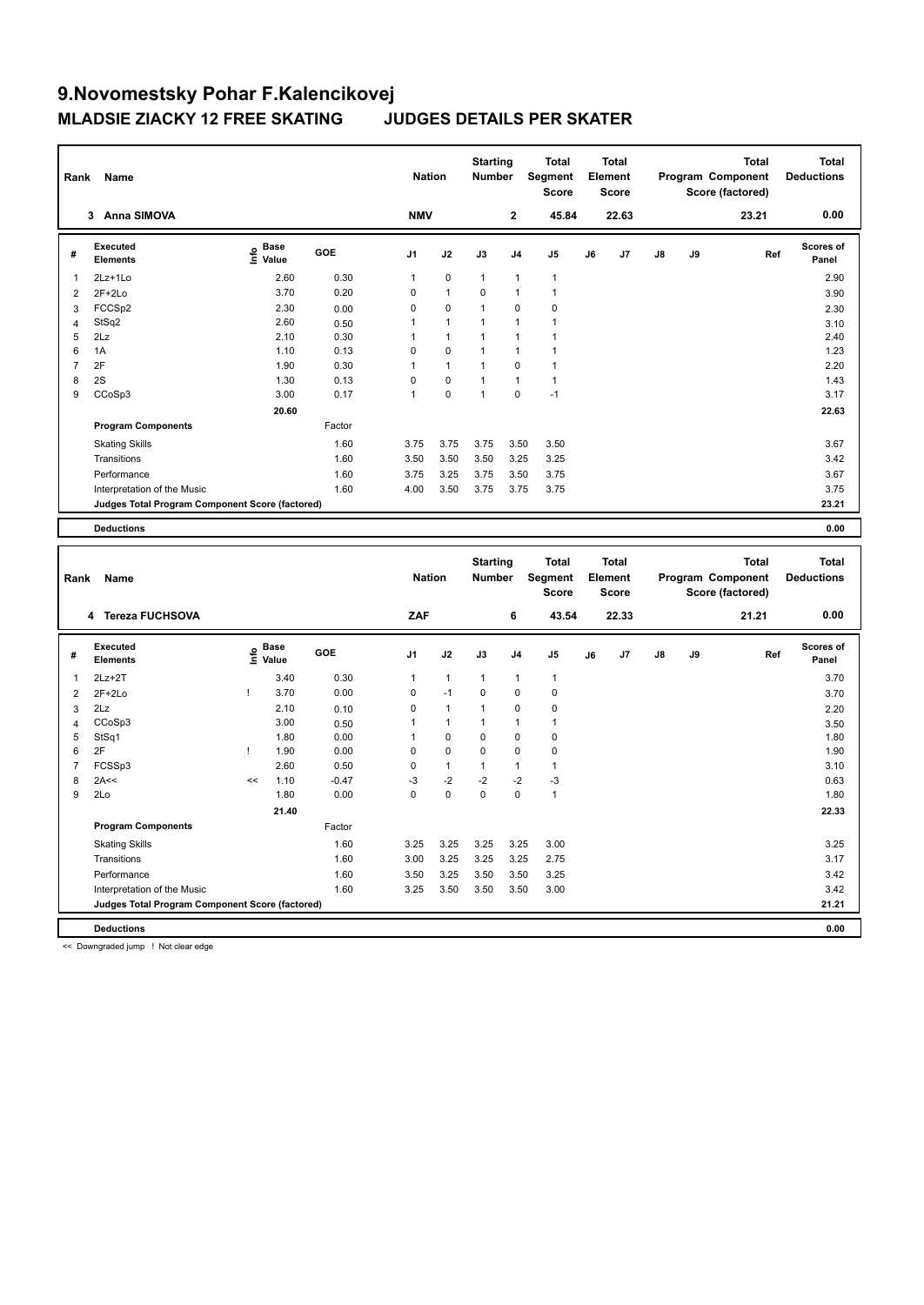| Rank           | Name                                            | <b>Nation</b> |                                           | <b>Starting</b><br><b>Number</b> |                | <b>Total</b><br>Segment<br><b>Score</b> |             | <b>Total</b><br>Element<br><b>Score</b> |                |    | <b>Total</b><br>Program Component<br>Score (factored) | <b>Total</b><br><b>Deductions</b> |    |       |                           |
|----------------|-------------------------------------------------|---------------|-------------------------------------------|----------------------------------|----------------|-----------------------------------------|-------------|-----------------------------------------|----------------|----|-------------------------------------------------------|-----------------------------------|----|-------|---------------------------|
|                | Lucia KOLMANOVA<br>5                            |               |                                           |                                  | <b>PUK</b>     |                                         |             | 11                                      | 43.32          |    | 22.40                                                 |                                   |    | 20.92 | 0.00                      |
| #              | Executed<br><b>Elements</b>                     |               | $\frac{e}{E}$ Base<br>$\frac{e}{E}$ Value | <b>GOE</b>                       | J <sub>1</sub> | J2                                      | J3          | J <sub>4</sub>                          | J <sub>5</sub> | J6 | J7                                                    | $\mathsf{J}8$                     | J9 | Ref   | <b>Scores of</b><br>Panel |
| $\mathbf{1}$   | $2Lz + 2Lo$                                     |               | 3.90                                      | 0.00                             | 0              | $\mathbf 0$                             | $\mathbf 0$ | $\pmb{0}$                               | $-1$           |    |                                                       |                                   |    |       | 3.90                      |
| 2              | 2F+2Lo<                                         | $\prec$       | 3.20                                      | $-0.30$                          | $-1$           | $-1$                                    | $-1$        | $-1$                                    | $-1$           |    |                                                       |                                   |    |       | 2.90                      |
| 3              | 1A                                              |               | 1.10                                      | 0.00                             | 0              | 0                                       | 0           | 0                                       | 0              |    |                                                       |                                   |    |       | 1.10                      |
| 4              | FCCSp3                                          |               | 2.80                                      | 0.33                             | 0              | $\overline{1}$                          | 1           | $\overline{1}$                          | 0              |    |                                                       |                                   |    |       | 3.13                      |
| 5              | 2Lz                                             |               | 2.10                                      | 0.30                             | 1              | $\mathbf{1}$                            | 1           | $\mathbf 0$                             | $\mathbf{1}$   |    |                                                       |                                   |    |       | 2.40                      |
| 6              | 2F                                              |               | 1.90                                      | 0.00                             | 0              | $\mathbf 0$                             | 0           | $\pmb{0}$                               | 0              |    |                                                       |                                   |    |       | 1.90                      |
| $\overline{7}$ | StSq2                                           |               | 2.60                                      | 0.17                             | 1              | $\mathbf 0$                             | 0           | 0                                       | $\mathbf{1}$   |    |                                                       |                                   |    |       | 2.77                      |
| 8              | 2S                                              |               | 1.30                                      | 0.00                             | 0              | $\overline{1}$                          | $\mathbf 0$ | $\pmb{0}$                               | $\pmb{0}$      |    |                                                       |                                   |    |       | 1.30                      |
| 9              | CCoSp3                                          |               | 3.00                                      | 0.00                             | 0              | 1                                       | $\mathbf 0$ | $\mathbf 0$                             | $\pmb{0}$      |    |                                                       |                                   |    |       | 3.00                      |
|                |                                                 |               | 21.90                                     |                                  |                |                                         |             |                                         |                |    |                                                       |                                   |    |       | 22.40                     |
|                | <b>Program Components</b>                       |               |                                           | Factor                           |                |                                         |             |                                         |                |    |                                                       |                                   |    |       |                           |
|                | <b>Skating Skills</b>                           |               |                                           | 1.60                             | 3.50           | 3.75                                    | 3.25        | 3.25                                    | 3.00           |    |                                                       |                                   |    |       | 3.33                      |
|                | Transitions                                     |               |                                           | 1.60                             | 3.00           | 3.50                                    | 3.00        | 3.25                                    | 2.75           |    |                                                       |                                   |    |       | 3.08                      |
|                | Performance                                     |               |                                           | 1.60                             | 3.50           | 3.75                                    | 3.25        | 3.25                                    | 3.25           |    |                                                       |                                   |    |       | 3.33                      |
|                | Interpretation of the Music                     |               |                                           | 1.60                             | 3.25           | 3.75                                    | 3.25        | 3.50                                    | 3.00           |    |                                                       |                                   |    |       | 3.33                      |
|                | Judges Total Program Component Score (factored) |               |                                           |                                  |                |                                         |             |                                         |                |    |                                                       |                                   |    |       | 20.92                     |
|                | <b>Deductions</b>                               |               |                                           |                                  |                |                                         |             |                                         |                |    |                                                       |                                   |    |       | 0.00                      |

< Under-rotated jump

| Rank | Name<br><b>Masa MOSKOVA</b><br>6                |                                  |        | <b>Nation</b>  |              | <b>Starting</b><br><b>Number</b> |                | <b>Total</b><br>Segment<br><b>Score</b> |    | <b>Total</b><br>Element<br><b>Score</b> |               |    | <b>Total</b><br>Program Component<br>Score (factored) | <b>Total</b><br><b>Deductions</b> |
|------|-------------------------------------------------|----------------------------------|--------|----------------|--------------|----------------------------------|----------------|-----------------------------------------|----|-----------------------------------------|---------------|----|-------------------------------------------------------|-----------------------------------|
|      |                                                 |                                  |        | <b>NMV</b>     |              |                                  | 4              | 43.30                                   |    | 22.51                                   |               |    | 20.79                                                 | 0.00                              |
| #    | <b>Executed</b><br><b>Elements</b>              | <b>Base</b><br>e Base<br>⊆ Value | GOE    | J <sub>1</sub> | J2           | J3                               | J <sub>4</sub> | J <sub>5</sub>                          | J6 | J7                                      | $\mathsf{J}8$ | J9 | Ref                                                   | <b>Scores of</b><br>Panel         |
| 1    | $2Lz + 2Lo$                                     | 3.90                             | 0.10   | 1              | $\mathbf 0$  | $\mathbf{1}$                     | $\mathbf 0$    | 0                                       |    |                                         |               |    |                                                       | 4.00                              |
| 2    | 2S                                              | 1.30                             | 0.00   | $\Omega$       | $\mathbf{1}$ | $\Omega$                         | $\mathbf 0$    | $\pmb{0}$                               |    |                                         |               |    |                                                       | 1.30                              |
| 3    | 1A                                              | 1.10                             | 0.07   | 1              | $\mathbf 0$  | $\Omega$                         | $\mathbf 0$    | $\mathbf{1}$                            |    |                                         |               |    |                                                       | 1.17                              |
| 4    | FCCSp3                                          | 2.80                             | 0.17   |                | $\pmb{0}$    |                                  | 0              | 0                                       |    |                                         |               |    |                                                       | 2.97                              |
| 5    | $2F+2Lo$                                        | 3.70                             | 0.00   |                | $\mathbf 0$  | $\Omega$                         | $\mathbf 0$    | $\pmb{0}$                               |    |                                         |               |    |                                                       | 3.70                              |
| 6    | 2Lz                                             | 2.10                             | 0.30   |                | $\mathbf 0$  |                                  | $\overline{1}$ | 1                                       |    |                                         |               |    |                                                       | 2.40                              |
|      | 2F                                              | 1.90                             | 0.30   |                | $\mathbf{1}$ | $\overline{1}$                   | 1              | 1                                       |    |                                         |               |    |                                                       | 2.20                              |
| 8    | StSq2                                           | 2.60                             | 0.17   |                | $\mathbf{1}$ | $\Omega$                         | $\mathbf 0$    | $\pmb{0}$                               |    |                                         |               |    |                                                       | 2.77                              |
| 9    | CCoSp2V                                         | 2.00                             | 0.00   | 0              | $\mathbf 0$  | $\mathbf 0$                      | $\mathbf{1}$   | 0                                       |    |                                         |               |    |                                                       | 2.00                              |
|      |                                                 | 21.40                            |        |                |              |                                  |                |                                         |    |                                         |               |    |                                                       | 22.51                             |
|      | <b>Program Components</b>                       |                                  | Factor |                |              |                                  |                |                                         |    |                                         |               |    |                                                       |                                   |
|      | <b>Skating Skills</b>                           |                                  | 1.60   | 3.50           | 3.50         | 3.25                             | 3.25           | 3.00                                    |    |                                         |               |    |                                                       | 3.33                              |
|      | Transitions                                     |                                  | 1.60   | 3.50           | 3.25         | 3.00                             | 3.00           | 2.75                                    |    |                                         |               |    |                                                       | 3.08                              |
|      | Performance                                     |                                  | 1.60   | 3.75           | 3.25         | 3.25                             | 3.25           | 2.75                                    |    |                                         |               |    |                                                       | 3.25                              |
|      | Interpretation of the Music                     |                                  | 1.60   | 3.50           | 3.50         | 3.25                             | 3.25           | 2.75                                    |    |                                         |               |    |                                                       | 3.33                              |
|      | Judges Total Program Component Score (factored) |                                  |        |                |              |                                  |                |                                         |    |                                         |               |    |                                                       | 20.79                             |
|      | <b>Deductions</b>                               |                                  |        |                |              |                                  |                |                                         |    |                                         |               |    |                                                       | 0.00                              |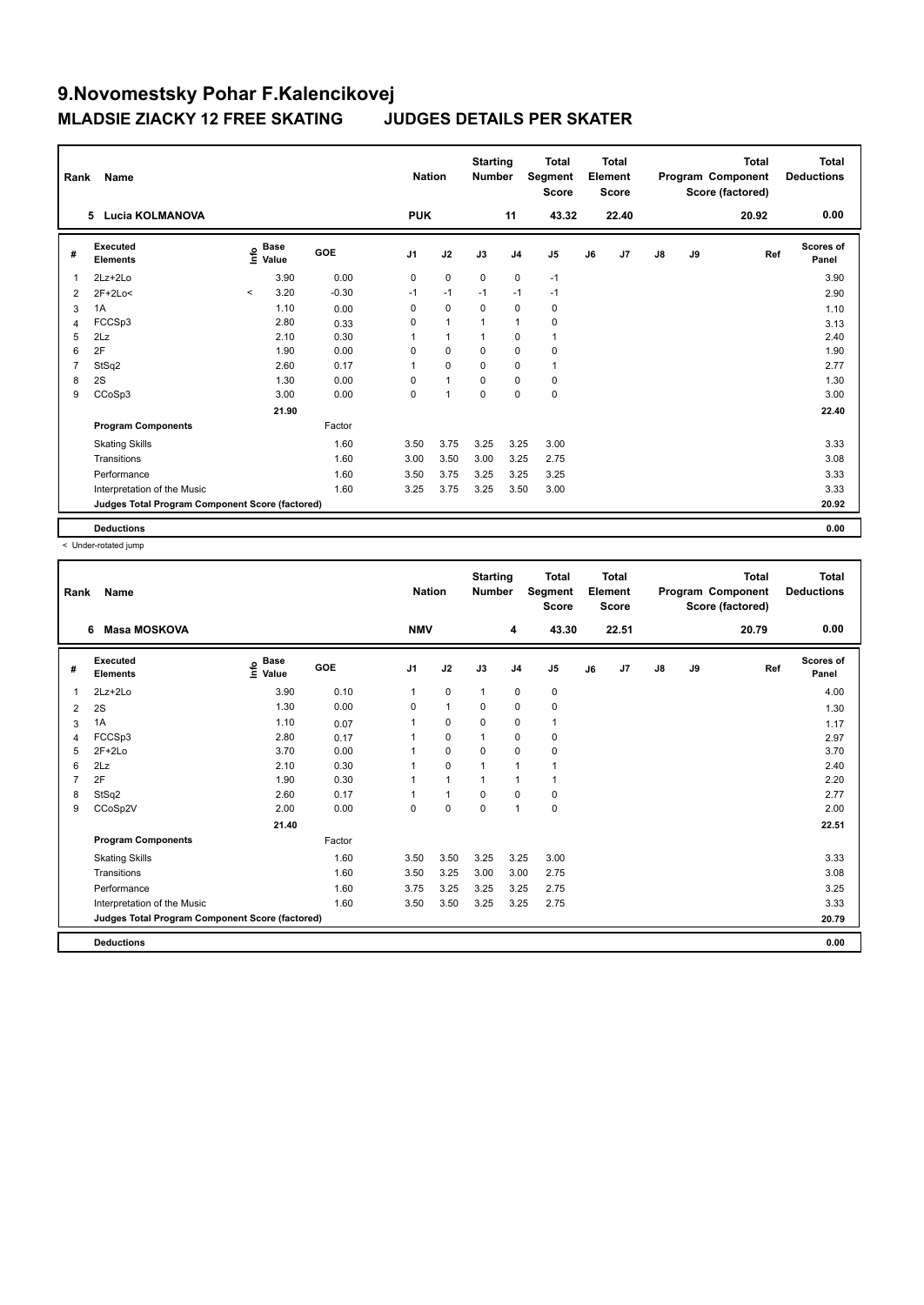| Rank           | Name                                            |                                           |         | <b>Nation</b>  |                | <b>Starting</b><br><b>Number</b> |          | <b>Total</b><br>Segment<br><b>Score</b> |    | <b>Total</b><br>Element<br>Score |    |    | <b>Total</b><br>Program Component<br>Score (factored) | <b>Total</b><br><b>Deductions</b> |
|----------------|-------------------------------------------------|-------------------------------------------|---------|----------------|----------------|----------------------------------|----------|-----------------------------------------|----|----------------------------------|----|----|-------------------------------------------------------|-----------------------------------|
|                | 7 Nina DRGONOVA                                 |                                           |         | <b>PUS</b>     |                |                                  | 10       | 41.67                                   |    | 22.00                            |    |    | 20.67                                                 | 1.00                              |
| #              | Executed<br><b>Elements</b>                     | $\frac{6}{5}$ Base<br>$\frac{1}{5}$ Value | GOE     | J1             | J2             | J3                               | J4       | J5                                      | J6 | J <sub>7</sub>                   | J8 | J9 | Ref                                                   | Scores of<br>Panel                |
| 1              | FCCSp3                                          | 2.80                                      | 0.50    | $\mathbf{1}$   | $\overline{1}$ | $\mathbf{1}$                     | 1        | $\mathbf{1}$                            |    |                                  |    |    |                                                       | 3.30                              |
| $\overline{2}$ | 2F                                              | 1.90                                      | 0.30    | $\mathbf{1}$   | $\mathbf{1}$   | $\mathbf{1}$                     | 0        | $\mathbf{1}$                            |    |                                  |    |    |                                                       | 2.20                              |
| 3              | 2Lz                                             | 2.10                                      | $-0.40$ | $-2$           | $-1$           | $-1$                             | $-1$     | $-2$                                    |    |                                  |    |    |                                                       | 1.70                              |
| $\overline{4}$ | 2F                                              | 1.90                                      | $-0.90$ | -3             | $-3$           | -3                               | $-3$     | $-3$                                    |    |                                  |    |    |                                                       | 1.00                              |
| 5              | 2Lz+2Lo                                         | 3.90                                      | $-0.90$ | -3             | $-3$           | $-3$                             | $-3$     | $-3$                                    |    |                                  |    |    |                                                       | 3.00                              |
| 6              | StSq2                                           | 2.60                                      | 0.33    | $\mathbf{1}$   | $\mathbf 0$    | $\mathbf{1}$                     | 0        | $\mathbf{1}$                            |    |                                  |    |    |                                                       | 2.93                              |
| $\overline{7}$ | $1A+2T$                                         | 2.40                                      | 0.07    | $\mathbf 0$    | 0              | $\mathbf{1}$                     | 1        | 0                                       |    |                                  |    |    |                                                       | 2.47                              |
| 8              | 2Lo                                             | 1.80                                      | 0.10    | $\mathbf 0$    | $\mathbf{1}$   | $\mathbf 0$                      | 0        | $\mathbf{1}$                            |    |                                  |    |    |                                                       | 1.90                              |
| 9              | CCoSp3                                          | 3.00                                      | 0.50    | $\overline{2}$ | $\mathbf 0$    | 1                                | 1        | $\mathbf{1}$                            |    |                                  |    |    |                                                       | 3.50                              |
|                |                                                 | 22.40                                     |         |                |                |                                  |          |                                         |    |                                  |    |    |                                                       | 22.00                             |
|                | <b>Program Components</b>                       |                                           | Factor  |                |                |                                  |          |                                         |    |                                  |    |    |                                                       |                                   |
|                | <b>Skating Skills</b>                           |                                           | 1.60    | 3.50           | 3.50           | 3.00                             | 3.25     | 3.00                                    |    |                                  |    |    |                                                       | 3.25                              |
|                | Transitions                                     |                                           | 1.60    | 3.00           | 3.50           | 3.25                             | 3.25     | 3.00                                    |    |                                  |    |    |                                                       | 3.17                              |
|                | Performance                                     |                                           | 1.60    | 3.50           | 3.25           | 3.25                             | 3.00     | 3.00                                    |    |                                  |    |    |                                                       | 3.17                              |
|                | Interpretation of the Music                     |                                           | 1.60    | 3.75           | 3.50           | 3.25                             | 3.25     | 3.00                                    |    |                                  |    |    |                                                       | 3.33                              |
|                |                                                 |                                           |         |                |                |                                  |          |                                         |    |                                  |    |    |                                                       | 20.67                             |
|                | Judges Total Program Component Score (factored) |                                           |         |                |                |                                  |          |                                         |    |                                  |    |    |                                                       |                                   |
|                | <b>Deductions</b>                               | Falls:                                    | $-1.00$ |                |                |                                  |          |                                         |    |                                  |    |    |                                                       | $-1.00$                           |
|                |                                                 |                                           |         |                |                |                                  |          |                                         |    |                                  |    |    |                                                       |                                   |
| Rank           | Name                                            |                                           |         | <b>Nation</b>  |                | <b>Starting</b><br><b>Number</b> |          | <b>Total</b><br>Segment<br><b>Score</b> |    | Total<br>Element<br><b>Score</b> |    |    | <b>Total</b><br>Program Component<br>Score (factored) | <b>Total</b><br><b>Deductions</b> |
|                | 8 Simona KOLENAKOVA                             |                                           |         | <b>BAS</b>     |                |                                  | 15       | 38.20                                   |    | 20.70 B                          |    |    | 18.00                                                 | 0.50                              |
| #              | <b>Executed</b>                                 |                                           | GOE     | J1             | J2             | J3                               | J4       | J <sub>5</sub>                          | J6 | J7                               | J8 | J9 | Ref                                                   | <b>Scores of</b>                  |
|                | <b>Elements</b>                                 | e Base<br>E Value                         |         |                |                |                                  |          |                                         |    |                                  |    |    |                                                       | Panel                             |
| 1              | $2Lz+2T$                                        | 3.40                                      | $-0.60$ | $-2$           | $-2$           | $-2$                             | $-2$     | $-2$                                    |    |                                  |    |    |                                                       | 2.80                              |
| $\overline{2}$ | 2A<                                             | 2.30<br>$\overline{a}$                    | $-1.50$ | -3             | $-3$           | -3                               | $-3$     | $-3$                                    |    |                                  |    |    |                                                       | 0.80                              |
| 3              | $2F+2T$                                         | 3.20                                      | $-0.10$ | $-1$           | $\mathbf 0$    | $\mathbf 0$                      | 0        | $-1$                                    |    |                                  |    |    |                                                       | 3.10                              |
| $\overline{4}$ | CCoSp2V                                         | 2.00                                      | 0.00    | $\mathbf 0$    | $\mathbf 0$    | $\mathbf 0$                      | 0        | $\pmb{0}$                               |    |                                  |    |    |                                                       | 2.00                              |
| 5              | 2F                                              | 1.90                                      | 0.00    | $\mathbf 0$    | 0              | 0                                | 0        | 0                                       |    |                                  |    |    |                                                       | 1.90                              |
| 6              | FCSSp3                                          | 2.60                                      | 0.00    | $\mathbf 0$    | 0              | $\Omega$                         | $\Omega$ | $\mathbf{1}$                            |    |                                  |    |    |                                                       | 2.60                              |
| $\overline{7}$ | 2Lz                                             | 2.10                                      | 0.00    | $\mathbf 0$    | 0              | 0                                | 0        | 0                                       |    |                                  |    |    |                                                       | 2.10                              |
| 8              | 2Lo                                             | 1.80                                      | 0.00    | $\mathbf 0$    | 0              | $\mathbf{1}$                     | 0        | 0                                       |    |                                  |    |    |                                                       | 1.80                              |
| 9              | StSq2                                           | 2.60                                      | 0.00    | $\Omega$       | $\mathbf 0$    | $\mathbf 0$                      | $\Omega$ | $\pmb{0}$                               |    |                                  |    |    |                                                       | 2.60                              |
|                |                                                 | 21.90                                     |         |                |                |                                  |          |                                         |    |                                  |    |    |                                                       | 20.70                             |
|                | <b>Program Components</b>                       |                                           | Factor  |                |                |                                  |          |                                         |    |                                  |    |    |                                                       |                                   |
|                | <b>Skating Skills</b>                           |                                           | 1.60    | 3.25           | 3.25           | 2.75                             | 2.75     | 2.75                                    |    |                                  |    |    |                                                       | 2.92                              |
|                | Transitions                                     |                                           | 1.60    | 2.75           | 3.25           | 2.50                             | 2.50     | 2.75                                    |    |                                  |    |    |                                                       | 2.67                              |
|                | Performance                                     |                                           | 1.60    | 3.00           | 3.25           | 2.75                             | 2.75     | 2.75                                    |    |                                  |    |    |                                                       | 2.83                              |
|                | Interpretation of the Music                     |                                           | 1.60    | 3.00           | 3.50           | 2.75                             | 2.75     | 2.75                                    |    |                                  |    |    |                                                       | 2.83                              |
|                | Judges Total Program Component Score (factored) |                                           |         |                |                |                                  |          |                                         |    |                                  |    |    |                                                       | 18.00                             |

< Under-rotated jump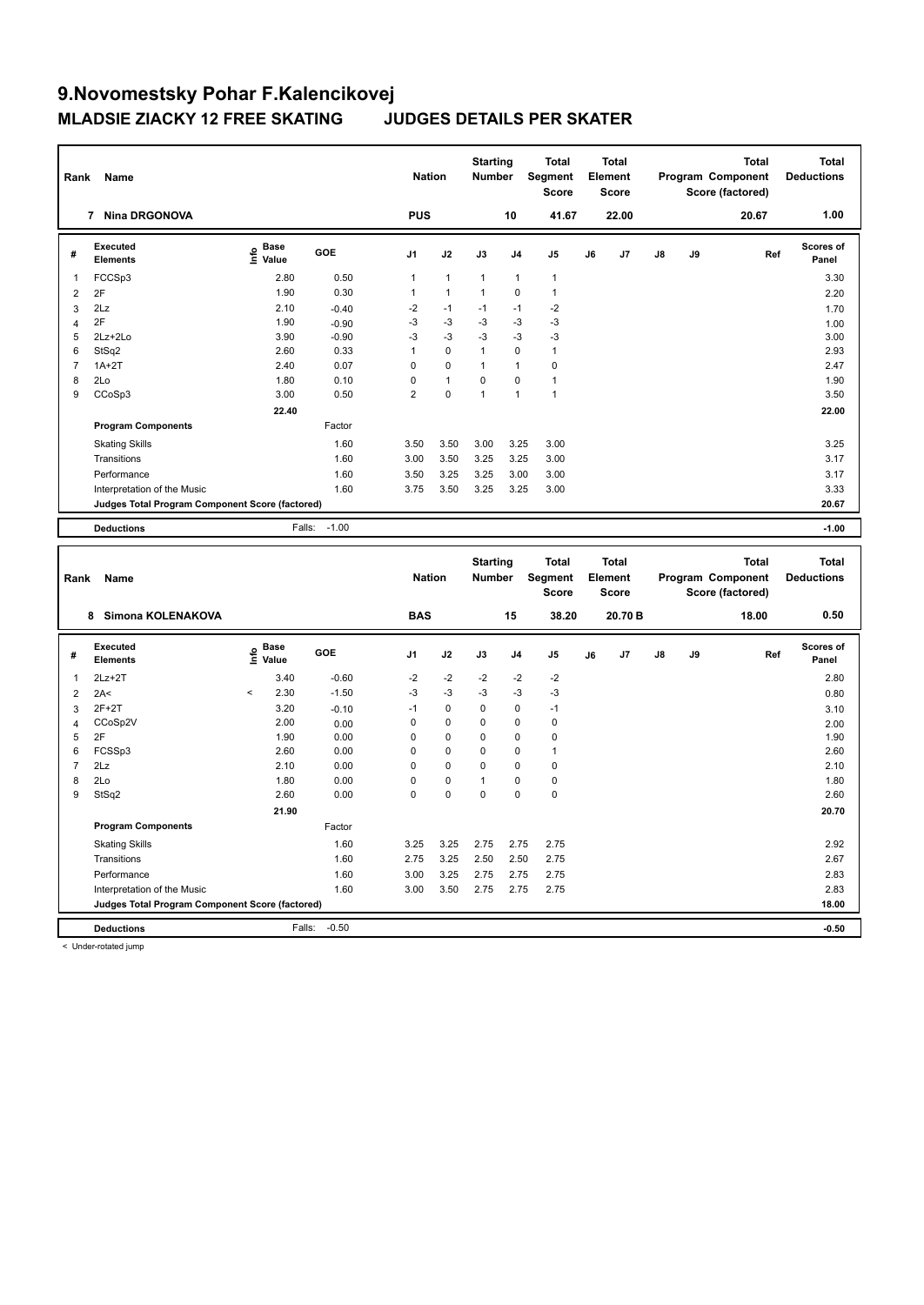|                | Name<br>Rank<br><b>Nina GUDERNOVA</b><br>9      |      |                      |            |                | <b>Nation</b> | <b>Starting</b><br><b>Number</b> |                | <b>Total</b><br>Segment<br><b>Score</b> |    | <b>Total</b><br>Element<br><b>Score</b> |               |    | <b>Total</b><br>Program Component<br>Score (factored) | <b>Total</b><br><b>Deductions</b> |
|----------------|-------------------------------------------------|------|----------------------|------------|----------------|---------------|----------------------------------|----------------|-----------------------------------------|----|-----------------------------------------|---------------|----|-------------------------------------------------------|-----------------------------------|
|                |                                                 |      |                      |            | <b>BAP</b>     |               |                                  | 5              | 38.09                                   |    | 20.23                                   |               |    | 17.86                                                 | 0.00                              |
| #              | Executed<br><b>Elements</b>                     | ١nfo | <b>Base</b><br>Value | <b>GOE</b> | J <sub>1</sub> | J2            | J3                               | J <sub>4</sub> | J <sub>5</sub>                          | J6 | J7                                      | $\mathsf{J}8$ | J9 | Ref                                                   | <b>Scores of</b><br>Panel         |
| 1              | 2Lze                                            | e    | 1.50                 | $-0.60$    | $-2$           | $-2$          | $-2$                             | $-2$           | $-2$                                    |    |                                         |               |    |                                                       | 0.90                              |
| 2              | $2F+2T$                                         |      | 3.20                 | $-0.10$    | $-1$           | $-1$          | $\mathbf 0$                      | $\mathbf 0$    | $\pmb{0}$                               |    |                                         |               |    |                                                       | 3.10                              |
| 3              | 1A                                              |      | 1.10                 | 0.00       | 1              | $\mathbf 0$   | 0                                | 0              | $\pmb{0}$                               |    |                                         |               |    |                                                       | 1.10                              |
| 4              | FCCSp3                                          |      | 2.80                 | $-0.20$    | $-1$           | $-1$          | $\overline{1}$                   | $\mathbf 0$    | $-1$                                    |    |                                         |               |    |                                                       | 2.60                              |
| 5              | $2Lo+2T$                                        |      | 3.10                 | $-0.10$    | $-1$           | $\mathbf 0$   | $-1$                             | $\mathbf 0$    | $\mathbf 0$                             |    |                                         |               |    |                                                       | 3.00                              |
| 6              | 2Lo                                             |      | 1.80                 | $-0.10$    | $-1$           | $-1$          | 0                                | $\pmb{0}$      | $\pmb{0}$                               |    |                                         |               |    |                                                       | 1.70                              |
| $\overline{7}$ | StSq2                                           |      | 2.60                 | 0.00       | 0              | $\mathbf 0$   | 0                                | $\mathbf 0$    | 0                                       |    |                                         |               |    |                                                       | 2.60                              |
| 8              | 2F                                              |      | 1.90                 | 0.00       | 0              | $\mathbf 0$   | 0                                | 0              | $\pmb{0}$                               |    |                                         |               |    |                                                       | 1.90                              |
| 9              | CCoSp3                                          |      | 3.00                 | 0.33       | 0              | $\mathbf 0$   | $\overline{1}$                   | $\overline{1}$ | $\mathbf{1}$                            |    |                                         |               |    |                                                       | 3.33                              |
|                |                                                 |      | 21.00                |            |                |               |                                  |                |                                         |    |                                         |               |    |                                                       | 20.23                             |
|                | <b>Program Components</b>                       |      |                      | Factor     |                |               |                                  |                |                                         |    |                                         |               |    |                                                       |                                   |
|                | <b>Skating Skills</b>                           |      |                      | 1.60       | 2.75           | 2.75          | 3.25                             | 3.00           | 2.50                                    |    |                                         |               |    |                                                       | 2.83                              |
|                | Transitions                                     |      |                      | 1.60       | 2.50           | 2.75          | 3.00                             | 3.00           | 2.50                                    |    |                                         |               |    |                                                       | 2.75                              |
|                | Performance                                     |      |                      | 1.60       | 2.75           | 2.75          | 3.25                             | 3.00           | 2.50                                    |    |                                         |               |    |                                                       | 2.83                              |
|                | Interpretation of the Music                     |      |                      | 1.60       | 2.50           | 2.75          | 3.50                             | 3.00           | 2.50                                    |    |                                         |               |    |                                                       | 2.75                              |
|                | Judges Total Program Component Score (factored) |      |                      |            |                |               |                                  |                |                                         |    |                                         |               |    |                                                       | 17.86                             |
|                | <b>Deductions</b>                               |      |                      |            |                |               |                                  |                |                                         |    |                                         |               |    |                                                       | 0.00                              |

e Wrong edge

| Rank | Name                                            |                                    |         | <b>Nation</b>  |             | <b>Starting</b><br><b>Number</b> |                | <b>Total</b><br>Segment<br><b>Score</b> |    | <b>Total</b><br>Element<br><b>Score</b> |               |    | <b>Total</b><br>Program Component<br>Score (factored) | <b>Total</b><br><b>Deductions</b> |
|------|-------------------------------------------------|------------------------------------|---------|----------------|-------------|----------------------------------|----------------|-----------------------------------------|----|-----------------------------------------|---------------|----|-------------------------------------------------------|-----------------------------------|
| 10   | <b>Greta GAJDOSOVA</b>                          |                                    |         | <b>ZAK</b>     |             |                                  | 9              | 36.74                                   |    | 19.93                                   |               |    | 16.81                                                 | 0.00                              |
| #    | Executed<br><b>Elements</b>                     | <b>Base</b><br>$\frac{6}{5}$ Value | GOE     | J <sub>1</sub> | J2          | J3                               | J <sub>4</sub> | J <sub>5</sub>                          | J6 | J7                                      | $\mathsf{J}8$ | J9 | Ref                                                   | Scores of<br>Panel                |
| 1    | 2S                                              | 1.30                               | 0.00    | 0              | 0           | 0                                | 0              | 0                                       |    |                                         |               |    |                                                       | 1.30                              |
| 2    | $2F+2T$                                         | 3.20                               | 0.00    | $\Omega$       | $\mathbf 0$ | $\Omega$                         | $\mathbf 0$    | $\mathbf 0$                             |    |                                         |               |    |                                                       | 3.20                              |
| 3    | $2Lo+2T$                                        | 3.10                               | 0.00    | $-1$           | $\mathbf 0$ | 0                                | $\mathbf 0$    | 0                                       |    |                                         |               |    |                                                       | 3.10                              |
| 4    | 2F                                              | 1.90                               | 0.00    | 0              | $\mathbf 0$ | 0                                | 0              | $\pmb{0}$                               |    |                                         |               |    |                                                       | 1.90                              |
| 5    | FCCSp2                                          | 2.30                               | $-0.30$ | $-1$           | $-1$        | $-1$                             | $-1$           | $-2$                                    |    |                                         |               |    |                                                       | 2.00                              |
| 6    | 2Lo                                             | 1.80                               | 0.00    | 0              | $\mathbf 0$ | 0                                | $\mathbf 0$    | $\pmb{0}$                               |    |                                         |               |    |                                                       | 1.80                              |
|      | CCoSp3                                          | 3.00                               | 0.00    | $\Omega$       | $\Omega$    | $\Omega$                         | $\Omega$       | 0                                       |    |                                         |               |    |                                                       | 3.00                              |
| 8    | StSq2                                           | 2.60                               | 0.00    | $\mathbf 0$    | $\mathbf 0$ | $\mathbf 0$                      | $\mathbf 0$    | $\pmb{0}$                               |    |                                         |               |    |                                                       | 2.60                              |
| 9    | 1A                                              | 1.10                               | $-0.07$ | $-1$           | $\mathbf 0$ | $-1$                             | 0              | 0                                       |    |                                         |               |    |                                                       | 1.03                              |
|      |                                                 | 20.30                              |         |                |             |                                  |                |                                         |    |                                         |               |    |                                                       | 19.93                             |
|      | <b>Program Components</b>                       |                                    | Factor  |                |             |                                  |                |                                         |    |                                         |               |    |                                                       |                                   |
|      | <b>Skating Skills</b>                           |                                    | 1.60    | 2.75           | 3.25        | 2.75                             | 2.50           | 2.50                                    |    |                                         |               |    |                                                       | 2.67                              |
|      | Transitions                                     |                                    | 1.60    | 2.25           | 2.75        | 2.50                             | 2.50           | 2.25                                    |    |                                         |               |    |                                                       | 2.42                              |
|      | Performance                                     |                                    | 1.60    | 2.50           | 2.75        | 2.75                             | 2.75           | 2.75                                    |    |                                         |               |    |                                                       | 2.75                              |
|      | Interpretation of the Music                     |                                    | 1.60    | 2.50           | 3.00        | 2.75                             | 2.75           | 2.50                                    |    |                                         |               |    |                                                       | 2.67                              |
|      | Judges Total Program Component Score (factored) |                                    |         |                |             |                                  |                |                                         |    |                                         |               |    |                                                       | 16.81                             |
|      | <b>Deductions</b>                               |                                    |         |                |             |                                  |                |                                         |    |                                         |               |    |                                                       | 0.00                              |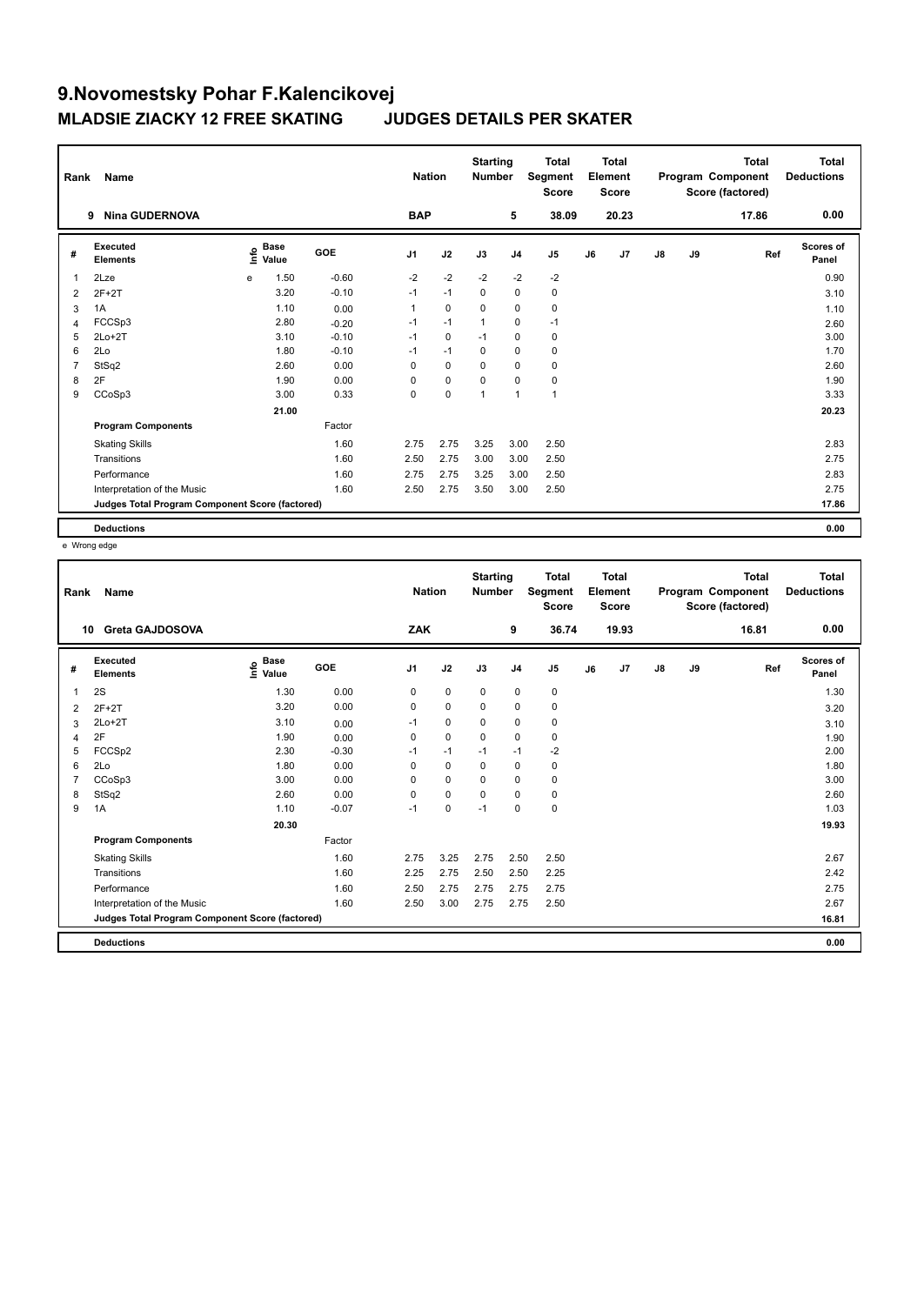| Rank           | Name                                            |                              |       |         | <b>Nation</b>  |             | <b>Starting</b><br>Number |                | <b>Total</b><br>Segment<br><b>Score</b> |    | <b>Total</b><br>Element<br><b>Score</b> |    |    | <b>Total</b><br>Program Component<br>Score (factored) | <b>Total</b><br><b>Deductions</b> |
|----------------|-------------------------------------------------|------------------------------|-------|---------|----------------|-------------|---------------------------|----------------|-----------------------------------------|----|-----------------------------------------|----|----|-------------------------------------------------------|-----------------------------------|
|                | 11 Ela ZAMECNIKOVA                              |                              |       |         | <b>HAM</b>     |             |                           | 12             | 35.80                                   |    | 19.80                                   |    |    | 16.00                                                 | 0.00                              |
| #              | <b>Executed</b><br><b>Elements</b>              | <b>Base</b><br>١nfo<br>Value |       | GOE     | J1             | J2          | J3                        | J <sub>4</sub> | J5                                      | J6 | J7                                      | J8 | J9 | Ref                                                   | <b>Scores of</b><br>Panel         |
| 1              | 2F                                              |                              | 1.90  | 0.00    | 0              | 0           | $\mathbf 0$               | $\mathbf 0$    | $\pmb{0}$                               |    |                                         |    |    |                                                       | 1.90                              |
| 2              | 2Lz+2T                                          |                              | 3.40  | $-0.10$ | $-1$           | $-1$        | 0                         | $\mathbf 0$    | $\mathbf 0$                             |    |                                         |    |    |                                                       | 3.30                              |
| 3              | 2F                                              |                              | 1.90  | 0.00    | 0              | 0           | 0                         | $\mathbf 0$    | $\mathbf 0$                             |    |                                         |    |    |                                                       | 1.90                              |
| 4              | FCSp2                                           |                              | 2.30  | $-0.20$ | $-1$           | $\mathbf 0$ | $-1$                      | $-1$           | $\mathbf 0$                             |    |                                         |    |    |                                                       | 2.10                              |
| 5              | 2Lz                                             |                              | 2.10  | $-0.30$ | $-2$           | $-1$        | $-1$                      | $-1$           | $-1$                                    |    |                                         |    |    |                                                       | 1.80                              |
| 6              | StSq1                                           |                              | 1.80  | $-0.10$ | $-1$           | 0           | 0                         | $\pmb{0}$      | $-1$                                    |    |                                         |    |    |                                                       | 1.70                              |
| $\overline{7}$ | $1A+2T$                                         |                              | 2.40  | 0.00    | 0              | $-1$        | 0                         | $\Omega$       | $\mathbf 0$                             |    |                                         |    |    |                                                       | 2.40                              |
| 8              | 2Lo                                             |                              | 1.80  | 0.00    | 0              | $-1$        | 0                         | $\mathbf 0$    | $\pmb{0}$                               |    |                                         |    |    |                                                       | 1.80                              |
| 9              | CCoSp3                                          |                              | 3.00  | $-0.10$ | $-1$           | $\mathbf 0$ | 0                         | $\mathbf 0$    | $-2$                                    |    |                                         |    |    |                                                       | 2.90                              |
|                |                                                 |                              | 20.60 |         |                |             |                           |                |                                         |    |                                         |    |    |                                                       | 19.80                             |
|                | <b>Program Components</b>                       |                              |       | Factor  |                |             |                           |                |                                         |    |                                         |    |    |                                                       |                                   |
|                | <b>Skating Skills</b>                           |                              |       | 1.60    | 2.75           | 2.75        | 2.50                      | 2.50           | 2.50                                    |    |                                         |    |    |                                                       | 2.58                              |
|                | Transitions                                     |                              |       | 1.60    | 2.50           | 3.00        | 2.50                      | 2.25           | 2.25                                    |    |                                         |    |    |                                                       | 2.42                              |
|                | Performance                                     |                              |       | 1.60    | 2.50           | 2.75        | 2.50                      | 2.50           | 2.25                                    |    |                                         |    |    |                                                       | 2.50                              |
|                | Interpretation of the Music                     |                              |       | 1.60    | 2.50           | 2.75        | 2.50                      | 2.50           | 2.50                                    |    |                                         |    |    |                                                       | 2.50                              |
|                | Judges Total Program Component Score (factored) |                              |       |         |                |             |                           |                |                                         |    |                                         |    |    |                                                       | 16.00                             |
|                | <b>Deductions</b>                               |                              |       |         |                |             |                           |                |                                         |    |                                         |    |    |                                                       | 0.00                              |
|                |                                                 |                              |       |         |                |             |                           |                |                                         |    |                                         |    |    |                                                       |                                   |
|                |                                                 |                              |       |         |                |             | <b>Starting</b>           |                | <b>Total</b>                            |    | <b>Total</b>                            |    |    | <b>Total</b>                                          | <b>Total</b>                      |
| Rank           | Name                                            |                              |       |         | <b>Nation</b>  |             | <b>Number</b>             |                | Segment<br><b>Score</b>                 |    | Element<br><b>Score</b>                 |    |    | Program Component<br>Score (factored)                 | <b>Deductions</b>                 |
|                | 12 Laura DEBNAROVA                              |                              |       |         | <b>ZVM</b>     |             |                           | 7              | 31.13                                   |    | 16.10                                   |    |    | 16.53                                                 | 1.50                              |
| #              | <b>Executed</b><br><b>Elements</b>              | <b>Base</b><br>١m<br>Value   |       | GOE     | J <sub>1</sub> | J2          | J3                        | J <sub>4</sub> | J5                                      | J6 | J7                                      | J8 | J9 | Ref                                                   | Scores of<br>Panel                |
| 1              | 2Lze+2Lo                                        | e                            | 3.30  | $-0.90$ | $-3$           | $-3$        | $-3$                      | $-3$           | $-3$                                    |    |                                         |    |    |                                                       | 2.40                              |
| $\overline{2}$ | CCoSp3                                          |                              | 3.00  | 0.00    | 0              | 0           | $\mathbf{1}$              | $\mathbf 0$    | $\pmb{0}$                               |    |                                         |    |    |                                                       | 3.00                              |
| 3              | StSq1                                           |                              | 1.80  | 0.00    | 0              | 0           | 0                         | $\mathbf 0$    | $\mathbf 0$                             |    |                                         |    |    |                                                       | 1.80                              |
| $\overline{4}$ | 2S                                              |                              | 1.30  | 0.00    | 0              | 0           | 0                         | $\mathbf 0$    | $\mathbf{1}$                            |    |                                         |    |    |                                                       | 1.30                              |
| 5              | 2Lo                                             |                              | 1.80  | $-0.90$ | $-3$           | $-3$        | $-3$                      | $-3$           | $-3$                                    |    |                                         |    |    |                                                       | 0.90                              |
| 6              | 2Lze                                            | e                            | 1.50  | $-0.90$ | $-3$           | $-3$        | $-3$                      | $-3$           | $-3$                                    |    |                                         |    |    |                                                       | 0.60                              |
| $\overline{7}$ | 2F+1A+SEQ                                       |                              | 2.40  | 0.00    | 0              | 0           | 0                         | 0              | $\pmb{0}$                               |    |                                         |    |    |                                                       | 2.40                              |
| 8              | FCSSp3                                          |                              | 2.60  | 0.00    | $\Omega$       | $\Omega$    | $\Omega$                  | $\Omega$       | $\mathbf 0$                             |    |                                         |    |    |                                                       | 2.60                              |
| 9              | 2F<                                             | $\,<\,$                      | 1.40  | $-0.30$ | $-1$           | $-1$        | $-1$                      | $-2$           | $-1$                                    |    |                                         |    |    |                                                       | 1.10                              |

 **19.10 16.10 16.10** 

**Program Components**  Skating Skills 2.75 3.00 2.75 2.75 2.50 1.60 2.75 Factor Transitions 1.60 2.50 2.75 2.50 2.50 2.25 2.50 Performance 2.58 2.75 2.75 2.75 2.25 2.50 2.50 2.50 Interpretation of the Music 2.50 2.60 2.60 2.75 2.50 2.50 2.50 2.50 2.50 2.50 2.50 **Judges Total Program Component Score (factored) 16.53**

**Deductions** Falls: -1.50 **-1.50**

< Under-rotated jump e Wrong edge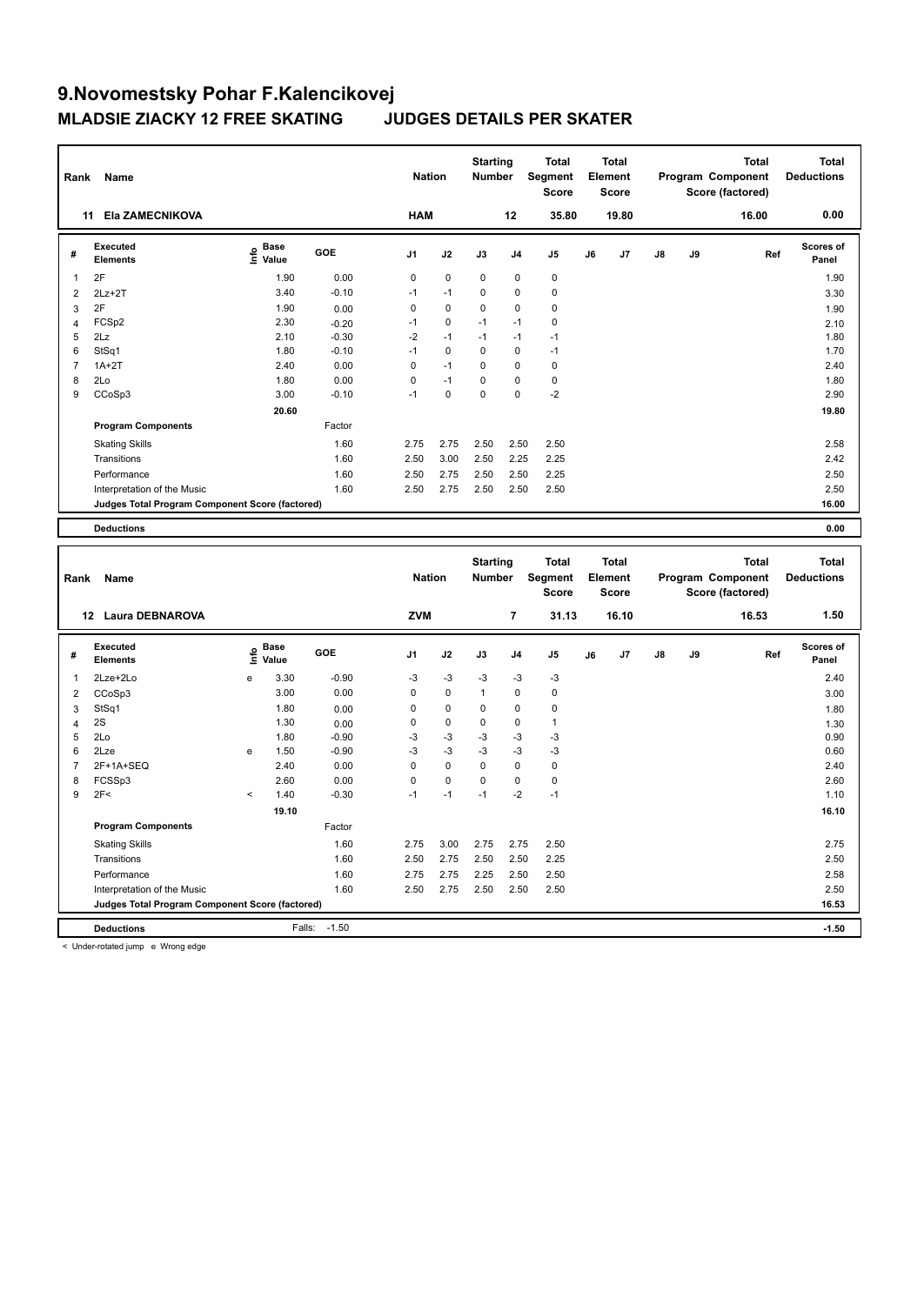| Rank           | Name<br>Olivia SIMONCIKOVA<br>13                |      |                      |         |                | <b>Nation</b> | <b>Starting</b><br><b>Number</b> |                | <b>Total</b><br>Segment<br><b>Score</b> |    | <b>Total</b><br>Element<br><b>Score</b> |               |    | <b>Total</b><br>Program Component<br>Score (factored) | Total<br><b>Deductions</b> |
|----------------|-------------------------------------------------|------|----------------------|---------|----------------|---------------|----------------------------------|----------------|-----------------------------------------|----|-----------------------------------------|---------------|----|-------------------------------------------------------|----------------------------|
|                |                                                 |      |                      |         | BB             |               |                                  | 16             | 29.64                                   |    | 14.45                                   |               |    | 15.19                                                 | 0.00                       |
| #              | Executed<br><b>Elements</b>                     | info | <b>Base</b><br>Value | GOE     | J <sub>1</sub> | J2            | J3                               | J <sub>4</sub> | J <sub>5</sub>                          | J6 | J7                                      | $\mathsf{J}8$ | J9 | Ref                                                   | <b>Scores of</b><br>Panel  |
| $\overline{1}$ | 2F<+1A+SEQ                                      |      | 2.00                 | $-0.60$ | $-2$           | $-2$          | $-2$                             | $-2$           | $-1$                                    |    |                                         |               |    |                                                       | 1.40                       |
| 2              | 2F<                                             |      | 1.40                 | $-0.60$ | $-2$           | $-2$          | $-2$                             | $-2$           | $-1$                                    |    |                                         |               |    |                                                       | 0.80                       |
| 3              | 2Lo                                             |      | 1.80                 | $-0.30$ | $-1$           | $-1$          | $-1$                             | $\mathbf 0$    | $-1$                                    |    |                                         |               |    |                                                       | 1.50                       |
| 4              | CCoSp2                                          |      | 2.50                 | 0.00    | $\Omega$       | $\Omega$      | $\Omega$                         | $\mathbf 0$    | $-2$                                    |    |                                         |               |    |                                                       | 2.50                       |
| 5              | StSqB                                           |      | 1.50                 | 0.00    | $-1$           | $\mathbf 0$   | $\mathbf 0$                      | $\mathbf 0$    | $\pmb{0}$                               |    |                                         |               |    |                                                       | 1.50                       |
| 6              | 2S                                              |      | 1.30                 | $-0.07$ | 0              | $-1$          | 0                                | 0              | $-1$                                    |    |                                         |               |    |                                                       | 1.23                       |
| $\overline{7}$ | 2Lo+1A+SEQ                                      |      | 2.32                 | $-0.10$ | 0              | $-1$          | $\Omega$                         | $\mathbf 0$    | $-1$                                    |    |                                         |               |    |                                                       | 2.22                       |
| 8              | FSSp2                                           |      | 2.30                 | $-0.30$ | $-1$           | $\mathbf 0$   | $-1$                             | $-1$           | $-1$                                    |    |                                         |               |    |                                                       | 2.00                       |
| 9              | 2S                                              |      | 1.30                 | 0.00    | $\mathbf 0$    | $\mathbf 0$   | $\mathbf 0$                      | $\mathbf 0$    | $\pmb{0}$                               |    |                                         |               |    |                                                       | 1.30                       |
|                |                                                 |      | 16.42                |         |                |               |                                  |                |                                         |    |                                         |               |    |                                                       | 14.45                      |
|                | <b>Program Components</b>                       |      |                      | Factor  |                |               |                                  |                |                                         |    |                                         |               |    |                                                       |                            |
|                | <b>Skating Skills</b>                           |      |                      | 1.60    | 2.75           | 2.75          | 2.50                             | 2.50           | 2.25                                    |    |                                         |               |    |                                                       | 2.58                       |
|                | Transitions                                     |      |                      | 1.60    | 2.25           | 2.75          | 2.25                             | 2.25           | 2.25                                    |    |                                         |               |    |                                                       | 2.25                       |
|                | Performance                                     |      |                      | 1.60    | 2.50           | 2.75          | 2.25                             | 2.25           | 2.25                                    |    |                                         |               |    |                                                       | 2.33                       |
|                | Interpretation of the Music                     |      |                      | 1.60    | 2.50           | 2.75          | 2.25                             | 2.25           | 2.25                                    |    |                                         |               |    |                                                       | 2.33                       |
|                | Judges Total Program Component Score (factored) |      |                      |         |                |               |                                  |                |                                         |    |                                         |               |    |                                                       | 15.19                      |
|                | <b>Deductions</b>                               |      |                      |         |                |               |                                  |                |                                         |    |                                         |               |    |                                                       | 0.00                       |

< Under-rotated jump ! Not clear edge

| Rank | Name                                            | <b>Nation</b> |                                    | <b>Starting</b><br><b>Number</b> |                | <b>Total</b><br>Segment<br><b>Score</b> |             | <b>Total</b><br>Element<br><b>Score</b> |                |    | <b>Total</b><br>Program Component<br>Score (factored) | <b>Total</b><br><b>Deductions</b> |    |       |                           |
|------|-------------------------------------------------|---------------|------------------------------------|----------------------------------|----------------|-----------------------------------------|-------------|-----------------------------------------|----------------|----|-------------------------------------------------------|-----------------------------------|----|-------|---------------------------|
|      | Adela SIROTKOVA<br>14                           |               |                                    |                                  | <b>HAM</b>     |                                         |             | 1                                       | 27.59          |    | 13.95                                                 |                                   |    | 14.14 | 0.50                      |
| #    | Executed<br><b>Elements</b>                     |               | <b>Base</b><br>$\frac{6}{5}$ Value | GOE                              | J <sub>1</sub> | J2                                      | J3          | J <sub>4</sub>                          | J <sub>5</sub> | J6 | J <sub>7</sub>                                        | $\mathsf{J}8$                     | J9 | Ref   | <b>Scores of</b><br>Panel |
| 1    | $2F+2Lo$                                        |               | 3.70                               | $-0.90$                          | -3             | $-3$                                    | -3          | $-3$                                    | -3             |    |                                                       |                                   |    |       | 2.80                      |
| 2    | 2Lze                                            | e             | 1.50                               | $-0.60$                          | $-2$           | $-2$                                    | $-2$        | $-2$                                    | $-2$           |    |                                                       |                                   |    |       | 0.90                      |
| 3    | 2F                                              |               | 1.90                               | $-0.40$                          | $-2$           | $-1$                                    | $-2$        | $-1$                                    | $-1$           |    |                                                       |                                   |    |       | 1.50                      |
| 4    | FCSp2                                           |               | 2.30                               | 0.00                             | $-1$           | $\mathbf 0$                             | $\Omega$    | $\mathbf 0$                             | $\mathbf 0$    |    |                                                       |                                   |    |       | 2.30                      |
| 5    | $2Lo+1T$                                        |               | 2.20                               | $-0.30$                          | $-1$           | $-1$                                    | $-1$        | $-1$                                    | $-1$           |    |                                                       |                                   |    |       | 1.90                      |
| 6    | 2Lze+2T<*+REP                                   | e             | 1.05                               | $-0.70$                          | $-3$           | $-2$                                    | $-2$        | $-2$                                    | $-3$           |    |                                                       |                                   |    |       | 0.35                      |
|      | CCoSp2                                          |               | 2.50                               | $-0.60$                          | $-2$           | $-1$                                    | $-2$        | $-2$                                    | $-2$           |    |                                                       |                                   |    |       | 1.90                      |
| 8    | StSqB                                           |               | 1.50                               | $-0.30$                          | $-1$           | $\mathbf 0$                             | $-1$        | $-1$                                    | $-1$           |    |                                                       |                                   |    |       | 1.20                      |
| 9    | 1A                                              |               | 1.10                               | 0.00                             | $\Omega$       | $\mathbf 0$                             | $\mathbf 0$ | $\mathbf 0$                             | $\mathbf 0$    |    |                                                       |                                   |    |       | 1.10                      |
|      |                                                 |               | 17.75                              |                                  |                |                                         |             |                                         |                |    |                                                       |                                   |    |       | 13.95                     |
|      | <b>Program Components</b>                       |               |                                    | Factor                           |                |                                         |             |                                         |                |    |                                                       |                                   |    |       |                           |
|      | <b>Skating Skills</b>                           |               |                                    | 1.60                             | 2.25           | 2.25                                    | 2.25        | 2.25                                    | 2.50           |    |                                                       |                                   |    |       | 2.25                      |
|      | Transitions                                     |               |                                    | 1.60                             | 2.00           | 2.50                                    | 2.25        | 2.00                                    | 2.25           |    |                                                       |                                   |    |       | 2.17                      |
|      | Performance                                     |               |                                    | 1.60                             | 2.25           | 2.25                                    | 2.00        | 2.25                                    | 2.50           |    |                                                       |                                   |    |       | 2.25                      |
|      | Interpretation of the Music                     |               |                                    | 1.60                             | 2.00           | 2.25                                    | 2.00        | 2.25                                    | 2.50           |    |                                                       |                                   |    |       | 2.17                      |
|      | Judges Total Program Component Score (factored) |               |                                    |                                  |                |                                         |             |                                         |                |    |                                                       |                                   |    |       | 14.14                     |
|      | <b>Deductions</b>                               |               | Falls:                             | $-0.50$                          |                |                                         |             |                                         |                |    |                                                       |                                   |    |       | $-0.50$                   |

< Under-rotated jump \* Invalid element e Wrong edge REP Jump repetition